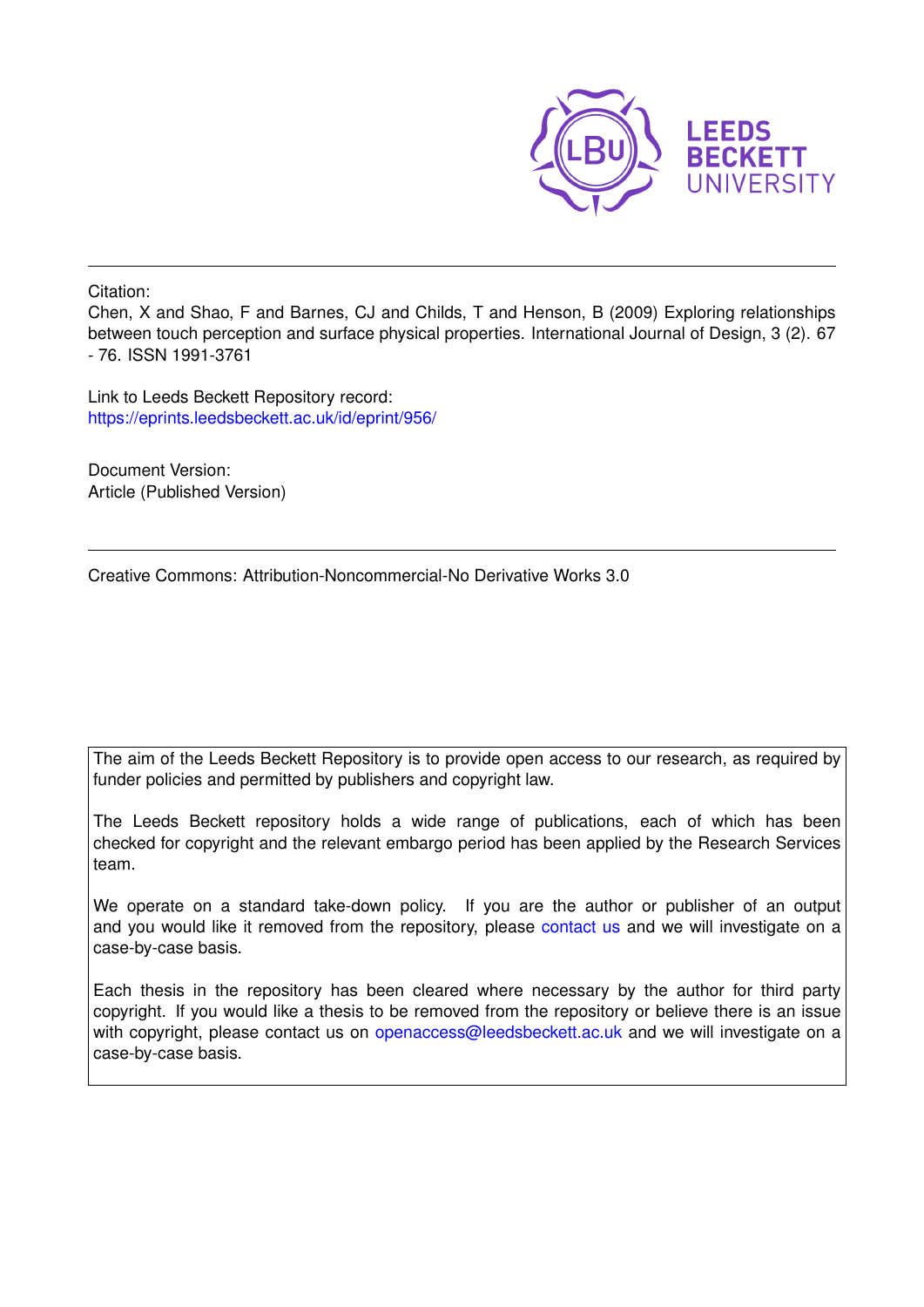

# Exploring Relationships between Touch Perception and Surface Physical Properties

### **Xiaojuan Chen, Fei Shao, Cathy Barnes, Tom Childs, and Brian Henson\***

*Institute of Engineering Systems and Design, School of Mechanical Engineering, University of Leeds, Leeds, UK*

This paper reports a study of materials for confectionery packaging. The aim was to explore the touch perceptions of textures and identify their relationships with the surfaces' physical properties. Thirty-seven tactile textures were tested including 22 cardboards, nine flexible materials and six laminate boards. Semantic differential questionnaires were administered to assess responses to touching the textures against six word pairs: *warm-cold, slippery-sticky*, *smooth,-rough, hard-soft, bumpy-flat*, and *wet-dry*. Four physical measurements were conducted to characterize the surfaces' roughness, compliance, friction, and the rate of cooling of an artificial finger when touching the surface. Correlation and regression analyses were carried out to identify the relationships between the people's responses and the physical measurements. Results show that touch perception is often associated with more than one physical property, and the strength and form of the combined contribution can be represented by a regression model.

*Keywords –* Product Experience, Roughness, Texture, Touch Perception.

*Relevance to Design Practice –* This work contributes to the goal of predicting consumers' emotional responses to products by characterizing some of the relationships between the dimensions of touch perception and the tactile textures' physical properties.

*Citation:* Chen, X., Shao, F., Barnes, C., Childs, T., & Henson, B. (2009). Exploring relationships between touch perception and surface physical properties. *International Journal of Design,* 3(2), 67-76.

# **Introduction**

There is growing interest among consumer goods manufacturers to be able to relate a product's physical properties to a consumers' emotional experience when using a product, one aspect of which is touch. They would like to know the relationships between people's affective responses and a surface's topographical and material properties; and even more, what affects would be elicited by a specific material. This information is essential for them to be able to manufacture materials with surface properties that would elicit emotions congruent with a product's brand. This paper presents research aimed at helping them in this goal by focusing on the touch experience of a product's surface texture. The researchers investigated people's touch perceptions of various textures, and explored the relationships between their perceptions and the surfaces' physical properties.

Understanding how and why people have different affective responses to tactile texture is difficult. This paper presents a preliminary exploration of whether a useful framework for developing this understanding is a layered one, in that people's affective response depends first on their perceptual one. As far as people's touch information processing is concerned, there is a biologically plausible chain of events. First, touching a surface stimulates mechanical (Merkel discs, Ruffini endings, Meissner's and Pacinian corpuscles responding to strain and rate of change of strain) and thermal receptors beneath the skin. The response characteristics of these are well-known (Klatzky & Lederman, 2002; Kandel, Schwartz, & Jessell, 2000). The patterns of stimulation are mapped on to outer areas of the brain (primary sensory cortices) in a homuncular manner. A first level of processing relates to psychophysical (or sensorial) judgments, perhaps related to appraisal as a precursor to emotion (i.e. Desmet, 2007). Subsequently these judgments pass to other areas of the brain where they are combined, and later may also be compared to memories, to create affective judgments (Kringelbach, 2005). This paper reports initial work looking at what might be the first link of this chain – the relationships between a person's touch perception and the combination of tactile texture and physical properties.

#### **Perceptual Dimensions**

There are many examples of research in the psychophysics literature that attempt to identify the perceptual dimensions of touch, without necessarily relating them to the physical properties of the stimuli. Hollins, Faldowski, Rao, and Young (1993) carried out a multidimensional scaling analysis of people's perceived similarities of the tactile properties of stimuli including wood, sandpaper and velvet. People's ratings of the stimuli against *roughness*, *hardness*, *slipperiness*, *bumpiness* and *warmth* were

**Recieved** March 17, 2009; **Accepted** July 31, 2009; **Published** August 31, 2009.

*Copyright:* © 2009 Chen, Shao, Barnes, Childs, & Henson. Copyright for articles published in this journal is retained by the authors, with first publication rights granted to the *International Journal of Design*. All journal content, except where otherwise noted, is licensed under *Creative Commons Attribution-NonCommercial-NoDeriv 2.5 License*. By virtue of their appearance in this openaccess journal, articles are free to use, with proper attribution, in educational and other non-commercial settings.

*\*Corresponding Author:* [b.henson@leeds.ac.uk](mailto:b.henson@leeds.ac.uk)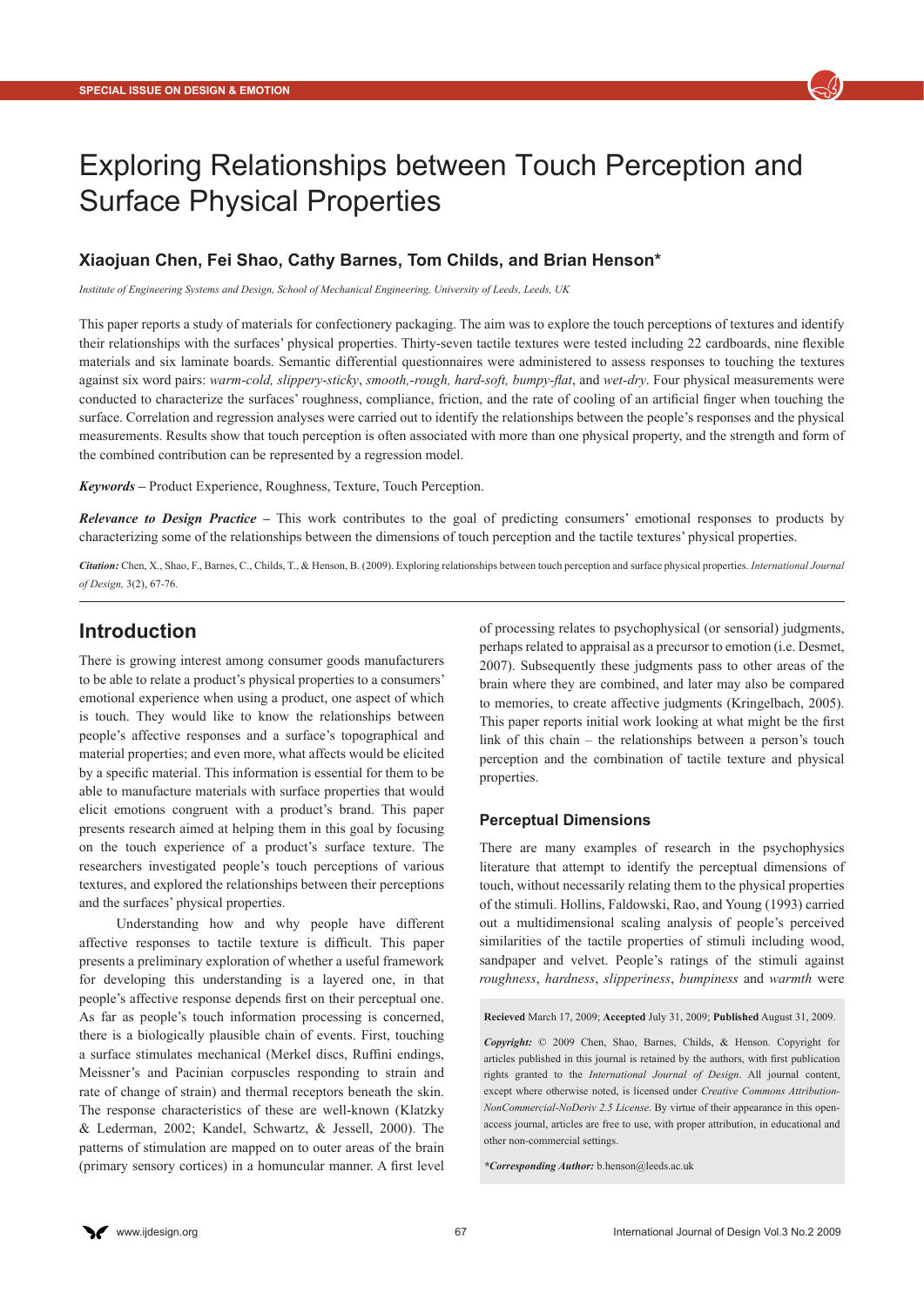then regressed against the multidimensional space. They found that *roughness-smoothness* and *hardness-softness* were robust orthogonal dimensions of touch perception. A third dimension did not strongly correspond to the ratings, but they speculated that it might correspond to *elasticity* or *springiness*. Hollins et al. concluded that the "feel" of an object probably depends on a combination of perceptual properties. Hollins, Bensmaia, Karlof, and Young (2000) repeated the experiment using ratio scaling, and this time interpreted the weaker third dimension as *sticky-slippery*. Hollins, Lorenz, Seeger, & Taylor (2005) used a haptic force-feedback device on virtual surfaces to conclude that resistance to normal force, coefficient of friction, texture scale and vibration amplitude could not be perceptually separated. Gescheider, Bolanowski, Greenfield, and Brunette (2005) used multidimensional scaling to identify perceptual dimensions of *blur*, *roughness* and *clarity*. A commercial example of an attempt to formalize and calibrate descriptions of perceptual dimensions for the automotive industry is the Sensotact® reference frame (Sensotact, [www.sensotact.com\)](www.sensotact.com).

#### **Relating Perception and Properties**

There is also a body of psychophysical and neuropsychological work that attempts to compare people's perceptions with a

**Xiaojuan Chen** (BEng, MSc, PhD) now works in the field of industrial consumer research. She has eight years of research experience in the field of product design and development. Her postgraduate research has been on the development of a shape computational approach, shape grammar, to assist the design of product geometric shapes with a view of using product shapes to communicate and deliver a coherent branding experience. Her postdoctoral research has been centered on the development of an affective engineering approach to include consumers' information into the early stage of a product development process, focusing on consumers' tactile perceptions of packaging materials.

**Fei Shao** (BEng, PhD) is a postdoctoral researcher in the School of Mechanical Engineering at the University of Leeds. His work focuses on characterizing the contact mechanics of the human finger and textures during touch. This has involved creating three-dimensional finite element models of the finger, the creation of a 'standard' instrumented artificial finger for measuring the properties of tactile textures, and novel methods for the measurement of material properties pertinent to touch.

**Cathy Barnes** (BEng, PhD) is a lecturer in Design and Manufacture Integration in the School of Mechanical Engineering at the University of Leeds. Her research interests focus on the human interface of design and manufacturing and include affective design, emotional tribology and decision-based concurrent engineering, with over 50 publications in these areas. She led the development of affective kansei engineering tools in a funded collaboration with nine major consumer goods companies. Her particular expertise is in user experimental design, especially self-report elicitation of user feelings about products.

**Tom Childs** (BA, MA, PhD) was, until recently, Professor of Manufacturing Engineering in the School of Mechanical Engineering at the University of Leeds. His research interests include tribology and manufacturing process improvement. Recently, the latter has been concerned with rapid prototyping processes, which is what led to his development of affective engineering, taken on with colleagues at the University of Leeds. Affective engineering is the integration of engineering design, industrial design and human factors research, to support the rapid development of products with intended affective and brand impact.

**Brian Henson** (BEng, PhD) is a Senior Lecturer in the School of Mechanical Engineering at the University of Leeds, having first joined Leeds as a research engineer in 1992. His interests in affective engineering cover methods for evaluating self-report data, synthesis and manufacture of tactile textures, multimodal responses to products, and measurement of the mechanics of touch. He recently held a six-month Royal Academy of Engineering Industrial Secondment to Mars UK Ltd., where he transferred his knowledge of affective engineering, and gained experience of industrial new product introduction processes.

surface's and material's properties. The work of Roberta Klatzky, Susan Lederman, and Mark Hollins accounts for most of what is known (e.g. Lederman & Klatzky, 2007). Because of the need to rigorously control variables, most of the work has studied single perceptual properties, with the most studied property being roughness. Apart from the work of those just mentioned, Ekman, Hosman, and Lindstrom (1965) carried out an early experiment on roughness, and measured the friction coefficient of seven surfaces including five sandpapers, one cardboard and one ordinary paper. They related the friction coefficient values with roughness perceptions, and found that roughness perception has a power function related to the surfaces' friction coefficient. Smith, Chapman, Deslandes, Langlais, and Thibodeau (2002) tested friction forces and found that perceptions of roughness may have correlations with tangential stroking force rate. Despite the immense understanding that has been established, a single measure or characterization of roughness remains elusive (Hollins & Bensmaia, 2007).

Other psychophysical studies considered the softness of materials. Harper and Stevens' (1964) study on softness perception established the exponent for its power law, and that hardness and softness judgments were reciprocally related. Tiest and Kappers (2006) studied a set of 124 stimuli to compare subjective judgments with measures of compliance and roughness. They found that perceptions of roughness and softness might depend on more than one physical parameter of the stimuli in some combined way. They acknowledge that correlations between physical properties could have influenced their results. The existence of statistical correlations between physical properties has also been noted elsewhere (Hollins et al. 2000). There is very little psychophysical work on wet-dry perception, perhaps because none of the tactile receptors in the finger respond directly to water (Kandel, Schwartz, and Jessell, 2000, chap. 22).

The relationships between how people experience products and the properties of materials are also being explored in the context of selection of materials for product design. Karana, Hekkert and Kandachar (2009) have analyzed people's perception of the properties of products and the meanings they attribute to the product. In the experiment, participants rated selected products against 22 properties associated with materials and manufacturing processes on a five-point scale. The means were qualitatively and quantitatively compared with the five meanings that the participants attributed to the products: *aggressive*, *nostalgic*, *professional*, *sexy* and *toy-like*. They found that combinations with other object properties, such as shape, context of use and background of the use, affected the meanings attributed to the product. The present authors have studied people's reports of both handling frosted glass cosmetics bottles (Barnes, Childs, Henson, & Southee, 2004), which demonstrated that affective responses to tactile stimuli could be linked to their rational cause, as well as handling surfaces screen-printed with coarse patterns (Childs & Henson 2007), which related affective responses to textures to the contact mechanics of the finger on the surface .

There is also applicable literature concerned with textiles and clothing. Of particular relevance to the work of this paper is the existence of test methods concerned with compliance and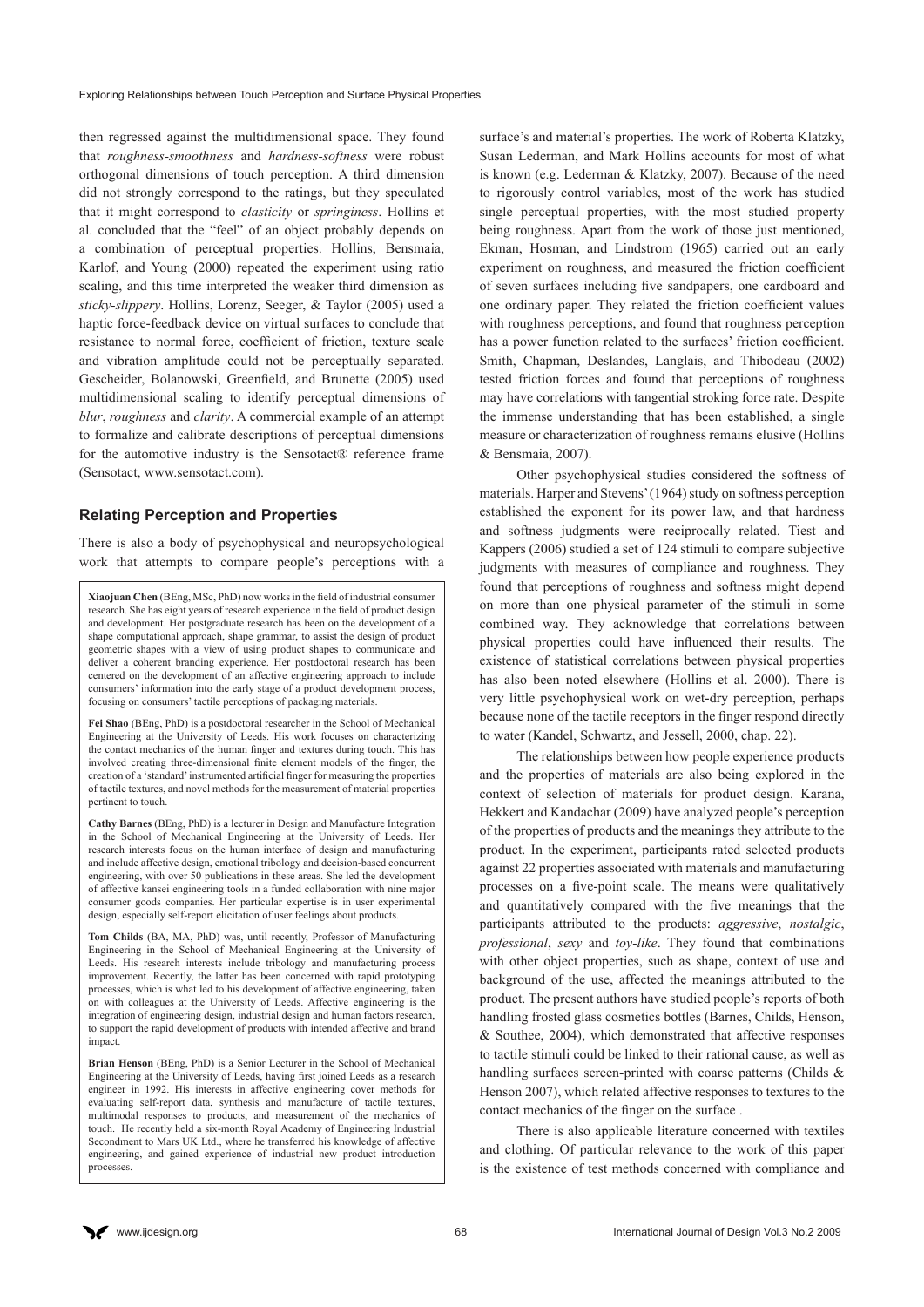thermal measurement used, for example, to characterize the draping of textiles (Strazdiene & Gutauskas 2005) or the heat loss rate from a human finger when touched (Hu, Hes, Li, Yeung, & Yao, 2006), or both (Kawabata 1982).

#### **Combinations of Perceptual Dimensions**

From these psychophysical and physical studies comes an establishment of tactile word pairs, physical measurement methods and possible cross-coupling between perceived tactile properties and the physical measurements, all of which have guided the present research. The approach taken here is different in two ways. First, the previous studies' subjective and objective relations were largely approached on a one-to-one basis (i.e. the relationship between a single perceptual property such as *roughness* and a single property such as the size of gratings). In reality, however, a perception of a surface or material is a combination of perceptions of different properties. While others have considered how perceptions from different senses combine, for example, in visual and haptic judgments of length (Ernst & Banks 2002), there has been very little work into how touch perception of different material properties combine. Oneto-one relations are not sufficient for understanding people's subjective responses to surfaces and materials. Therefore, in this study, we take into account how several different material and texture perceptual properties combine. Secondly, contexts were rarely specified in previous studies. Context is important for an industrial application because the range of materials used in different industries varies, and people's perceptions change when they are presented with different products. Others have confirmed the importance of context in experiencing materials (Karana et al., 2009). For example, if materials for food packaging are tested, a surface that is described as being rough may not be considered rough if it were placed together with sand papers. A person may like a soft surface on his or her mobile phone, but would not like a soft surface in their kitchen. Thus, we acknowledge that the words used in this study are not purely perceptual, but are perhaps affectively biased by the stated context.

#### **Affective Engineering**

The method used in this research is taken from affective engineering. Affective engineering is concerned with measuring people's affective responses to products, identifying the properties of the products to which they are responding, and then using the information to design better products. It is a westernized approach to kansei engineering which has been pioneered by Nagamachi (1995) in Japan since the 1970s. Kansei is a Japanese term for consumers' psychological impressions and feelings about a product.

The most commonly used approach in affective engineering is to identify adjectives that people use to describe the product, and then to embody them into a self-report, semantic differential questionnaire. On a semantic differential questionnaire, respondents are asked to rate a stimulus on, typically, five, seven or nine-point scales between bivalent adjectives, such as *rough* and *smooth* (Osgood, Suci, & Tannenbaum, 1957). The responses to

the questionnaires are turned into a measure of affective response using multivariate techniques, such as principal components analysis. This reduces the responses against the words to a small number of constructs, and allows the calculation of a measure of each stimulus against those constructs against which measures of the physical properties or features of the stimuli can be regressed (Henson, Barnes, Livesey, Childs, & Ewart, 2006). This approach has been applied successfully to many different types of products (Schütte, 2005). The approach taken here is similar, except that correlation and regression are used, because the aim is to investigate perceptions against particular adjectives, rather than constructs that emerge from the use of principal components analysis.

This paper investigates people's touch perceptions of 37 surface textures in the context of food packaging. Responses of the textures were assessed by rating against six adjective pairs: *warm-cold, slippery-sticky*, *smooth-rough, hard-soft, bumpy-flat*, and *wet-dry.* People's preference of surface textures was assessed using *like-dislike*. Four physical measurements were conducted: surface roughness, friction coefficient, compliance, and the rate of cooling of an artificial finger when touching the surface. The results were related to participants' perceptual ratings. Correlation and regression analysis were carried out to identify relationships between one or more of the physical properties and touch perceptions.

#### **Method**

The investigation of the tactile textures included three aspects of work: a self-report study to obtain perceptual ratings of materials: measurement of the surfaces' physical properties; and correlation and regression analysis between the two, as shown in Figure 1.





#### **Stimuli**

The 37 tactile textures used in the study included three types of materials: (1) surfaces 1-22 were cardboards; (2) surfaces 23-31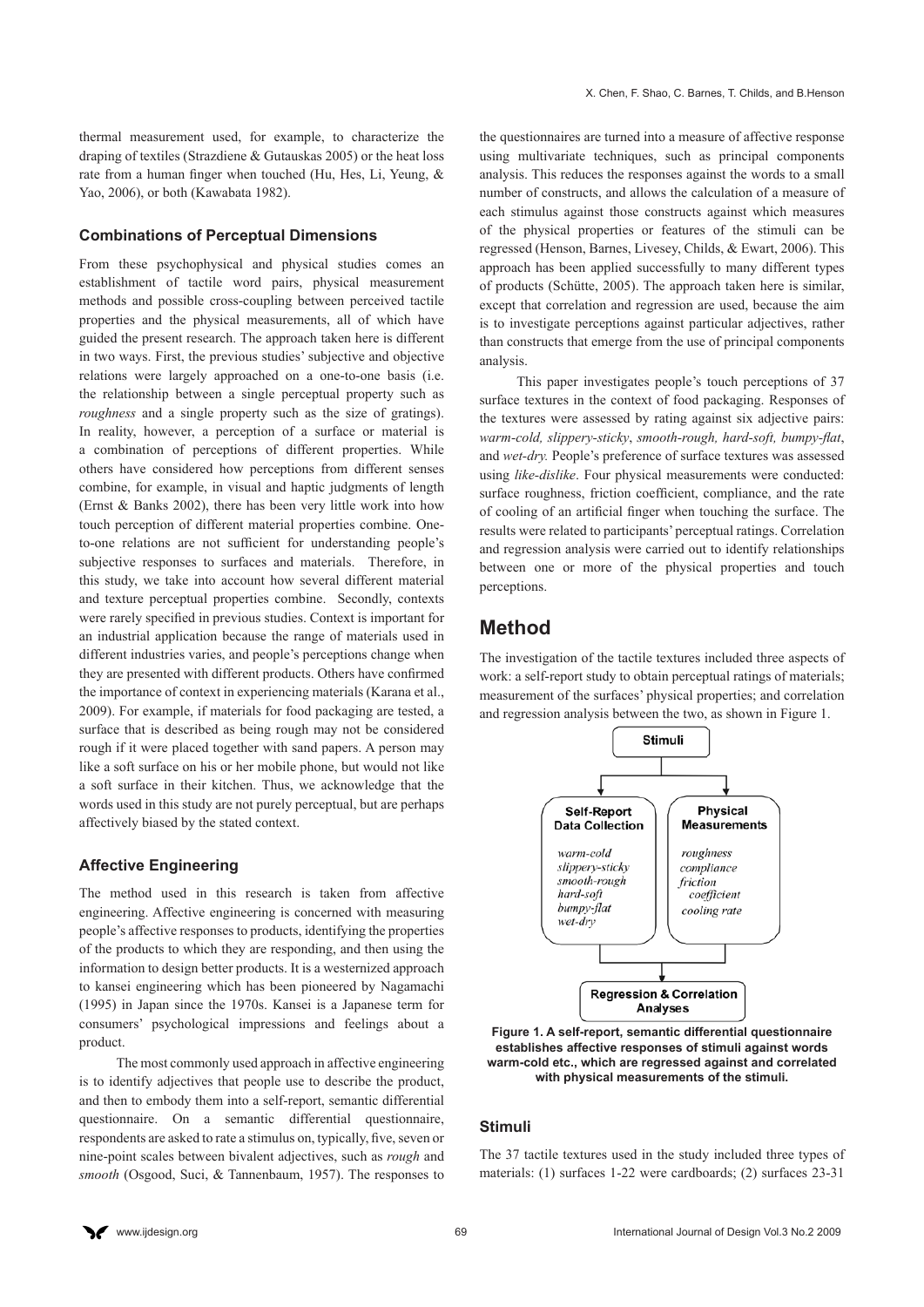were flexible materials, such as laminated foils and papers; and (3) surfaces 32-37 were laminate boards. The cardboards and flexible materials are used for food packaging, while the laminate boards are used for furniture manufacturing and were included to expand the variety of textures. These 37 stimuli covered a wide variety of textures with different physical properties, e.g. roughness, hardness, and warmth. The stimuli were cut into 11cm x 8cm rectangles and were labeled for identification.

#### **Self-Report Data Collection**

A semantic differential questionnaire was administered to collect data on people's touch perceptions of the 37 textures. The experiment was conducted in a neutrally-furnished consumer research laboratory used for focus groups and self-report studies. The surface textures were presented in two, neutrally-colored cabinets. One side of each cabinet was kept open and covered with a white curtain so that participants could not see the stimuli, while still allowing them to touch the surfaces.

Semantic differential questionnaires were prepared using six pairs of adjectives: *warm-cold, slippery-sticky*, *smooth-rough, hard-soft, bumpy-flat*, and *wet-dry*. These are words commonly found in the affective engineering and psychology literature for studies on touch perception (Hollins, et al., 2000; Barnes et al., 2004; Childs & Henson, 2007). Rather unconventionally, the pairs of words were separated on a twenty point scale. This was done to allow room on the scale for participants to express their ratings precisely. Semantic differentials usually use odd numbers on the scale to allow participants to express indifference on the valenced item; and five, seven or nine points are most often used, perhaps because due to the limited short term memory of the participants (Miller, 1956). On each questionnaire, the words were randomly polarized and presented in a random order. At the bottom of each questionnaire was a three-point scale asking whether participants liked each surface. Figure 2 shows an example of a questionnaire.





Eighteen participants, 12 males and six females, aged 20 to 60, completed questionnaires. Participants attended each session singly or in pairs in the consumer research laboratory. Before the questionnaires were administered, they were asked to sit by the table where the cabinets were placed. The participants were told that the experiment was to assess the suitability of materials

for confectionery packaging, and the context of confectionery packaging was introduced. The details of this aspect of the protocol cannot be disclosed for commercial reasons, but typically a context would be introduced through the use of a structured activity, such as a controlled discussion of advertisements in magazines, or the watching of a video (Henson et al., 2006).

Participants were asked to touch the stimuli one at a time while imagining them being used for confectionery packages. They then rated each stimulus against the words on the questionnaires. No restrictions were given as to which hand or which part of the hand could be used to touch the surfaces. After completing each questionnaire, they were asked to take the stimulus out of the cabinet and record its identification number on the questionnaire. The stimuli were presented to each participant in a random order. Participants received a small gift to compensate them for their time.

#### **Physical Measurements**

Four physical measurements were carried out on each of the stimuli. Arithmetical mean roughness,  $R_a(\mu m)$ , was used because it is probably the most popular measure of the roughness of surfaces. It measures the average height of the peaks and valleys of the surface.. Roughness was measured using a commercial stylus surface profilometer (RTH Form Talysurf 120L). The diamond stylus (radius 2.5µm) of the Talysurf machine scanned an area of 5mm  $\times$  5mm on each surface and recorded the spot heights at a resolution of 1024 data points per mm<sup>2</sup>. These were then filtered by the acquisition software to remove any apparent form, and thresholded to remove any suspected rogue points from the surface. A three dimensional texture profile was subsequently generated. Post-processing software was then used to extract the values of R<sub>a</sub> roughness.

Friction coefficient, rates of cooling of an artificial finger, and compliance were measured using the same piezo-electric force platform (Kistler MiniDyn), shown schematically in Figure 3. For the friction measurement (Figure  $3(a)$ ), each stimulus was fixed to the force platform. An experimenter pressed (load  $F_y$ ) and slid (load  $F_x$ ) his/her finger tip against it. The forces,  $F_x$  and  $F_y$ , were recorded against time. The friction coefficient was obtained from the ratio  $F_x/F_y$ . Loads  $F_y$  were in the range 0.5 to 3N. For the heat transfer measurement (Figure 3(b)), an artificial, silicone rubber fingertip was loaded on to the surface without sliding  $(F_y)$ = 1N). A thermocouple was embedded just within the tip. Before contacting the surface, the tip was heated by an internal cartridge heater to  $32 \pm 0.2$ °C, which is the typical temperature of the skin of the human finger. On contact under load with the surface, the change (fall) with time of the thermocouple temperature was recorded. The maximum rate of change (°C/s), which occurred at the start of contact, was taken as the measure the rate of cooling of the artificial finger. For the compliance measurement, a soft rubber support was inserted between the surface and the force platform, and the artificial finger was replaced by a steel ball of radius 7 mm. The ball was pressed into the surface of each stimuli and the ball's displacement  $\Delta y$  with increasing load  $F_y$  was recorded. The measure of compliance was empirically taken to be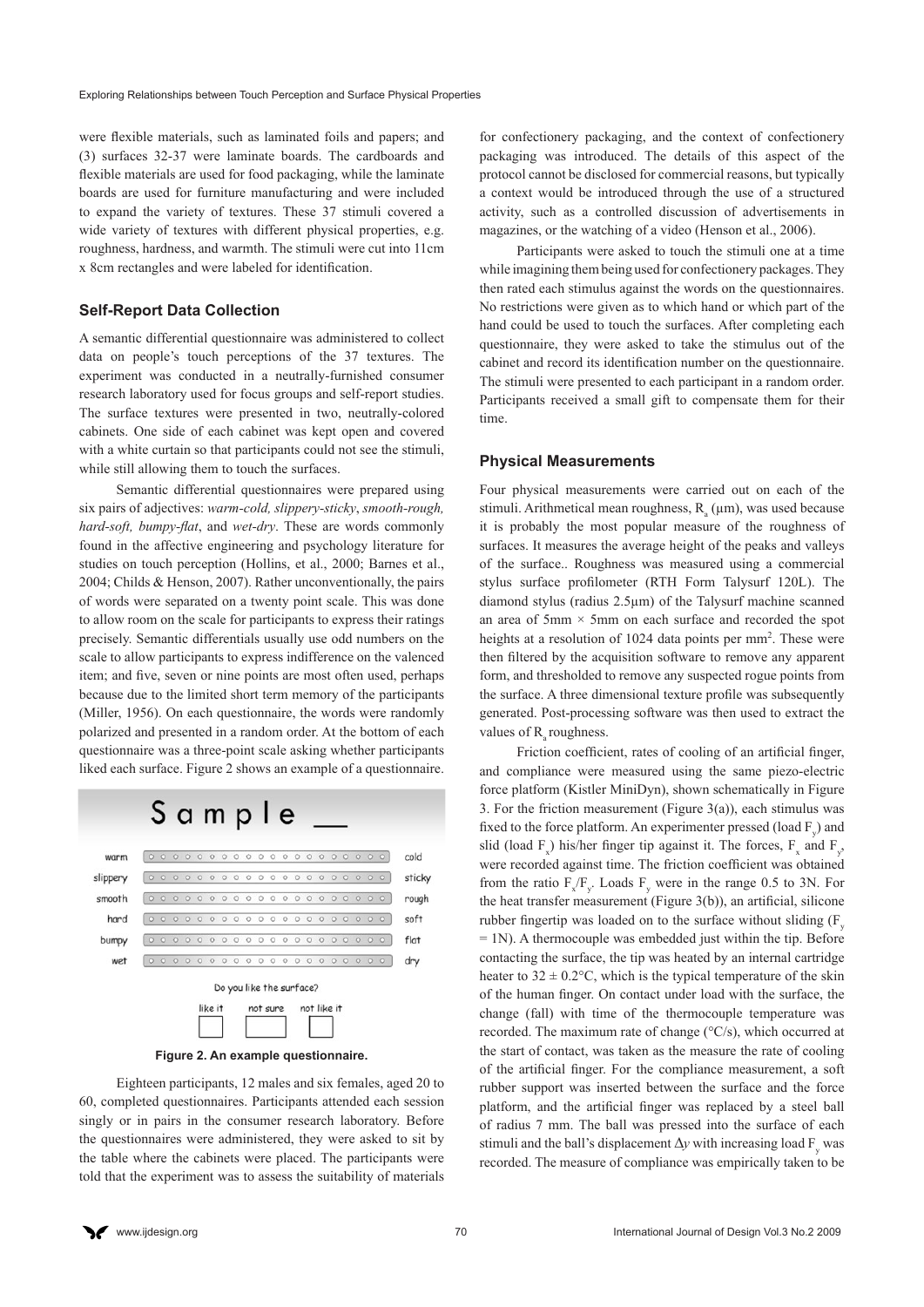

(a) measurement of friction, (b) rate of cooling of the artificial finger, and (c) compliance.

the value of  $\Delta y$  (mm) when  $F_y$  was 3N. In all cases, measurements were repeated several times and averages obtained.

#### **Correlation and Regression Analysis**

The responses to the stimuli were scored between -10 and +10 and means were obtained across all participants for each stimulus against each word. Not liking a stimulus was scored as -10, and liking +10, to normalize liking responses with those of the other words. An Excel file was created and the data double-entered as a matrix  $X$  of order  $(p, n)$  x m, where p was the number of subjects, n was the number of stimuli and m were average scores of the six adjective pairs. Mean average scores were then calculated and entered in a separate file. Correlation and regression analyses were conducted with the commercial software SPSS 12.0, and Pearson's correlation was selected for correlation analysis. The mean responses of the six adjective pairs, scores of people's preference, and the four measurements were used as variables. For the regression analysis, mean scores of adjective pairs were selected one at a time as the dependent variable and the four

measurements of physical properties were selected as independent variables. To verify our findings, a regression analysis was also performed on *like-dislike* with the six subjective perceptions as independent variables.

### **Results**

The participants' mean average scores of the stimuli against the words are shown in Appendix A. Average values of each of the four physical measurements are also recorded in Appendix A.

Correlation analysis created an 11x11 matrix illustrating the relationships between each variable (Table 1). In the table, only correlations at a significant level  $(p<0.01)$  are shown. Row and column titles shown in non-italics are the word responses, whereas the rows and columns for the physical measurements are shown in italic font. Only one word from each word pair is shown for clarity in the row and column titles, and is the word from the end of each scale that was scored +10 and corresponds to the signs of the correlations in the table. Figure 4 illustrates the relationships shown in Table 1.

**Table 1. Correlation matrix of participants' responses and measurements of physical properties, showing relationships between responses to adjectives and physical properties of stimuli**

|              |        |              | Responses against adjectives (dependent, subjective variables) |        |              | Measures (independent, objective variables) |              |           |                |          |              |
|--------------|--------|--------------|----------------------------------------------------------------|--------|--------------|---------------------------------------------|--------------|-----------|----------------|----------|--------------|
|              | cold   | sticky       | rough                                                          | soft   | flat         | dry                                         | like         | roughness | compliance     | friction | cooling rate |
| cold         |        |              |                                                                |        |              |                                             |              |           |                |          |              |
| sticky       |        | $\mathbf{1}$ |                                                                |        |              |                                             |              |           |                |          |              |
| rough        |        |              | $\mathbf{1}$                                                   |        |              |                                             |              |           |                |          |              |
| soft         | $-.74$ |              |                                                                | 1      |              |                                             |              |           |                |          |              |
| flat         |        |              | $-.97$                                                         |        | $\mathbf{1}$ |                                             |              |           |                |          |              |
| dry          |        | $-.45$       | .65                                                            |        | $-.59$       | $\mathbf{1}$                                |              |           |                |          |              |
| like         |        | .67          |                                                                | .43    |              |                                             | $\mathbf{1}$ |           |                |          |              |
| roughness    |        |              | .70                                                            |        | $-.64$       | .50                                         |              |           |                |          |              |
| compliance   | $-.60$ | .43          |                                                                | .95    |              | $-.52$                                      | .56          |           | $\overline{1}$ |          |              |
| friction     |        | .56          | $-.44$                                                         |        | .43          | $-.77$                                      |              |           | .48            | 1        |              |
| cooling rate | .73    |              |                                                                | $-.93$ |              |                                             |              |           | $-.90$         |          | 1            |

Note: Correlation is significant at the 0.01 level (2-tailed).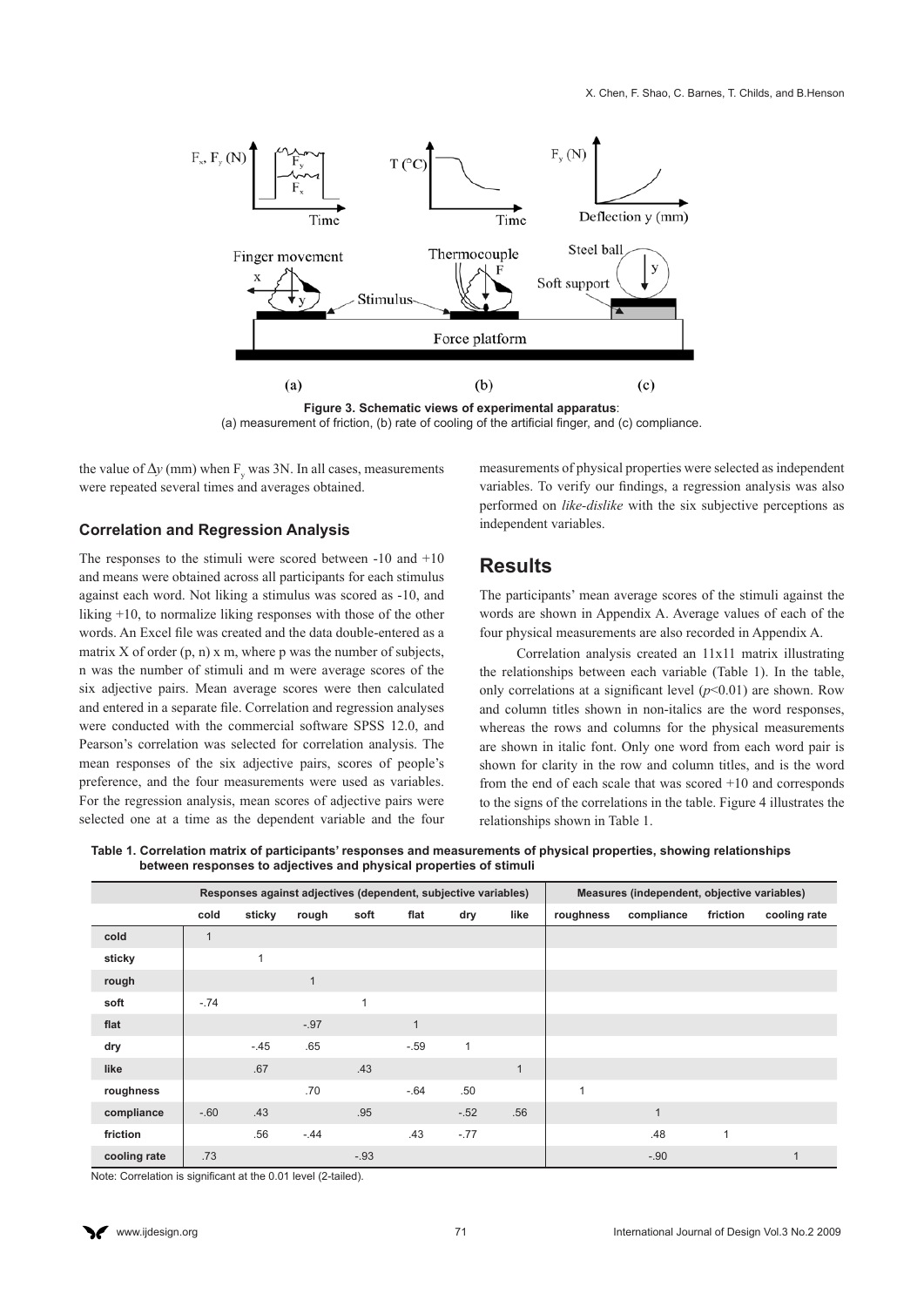Exploring Relationships between Touch Perception and Surface Physical Properties



**Figure 4. Correlations between liking, responses to adjective pairs and the physical measurements.**  This is a graphical representation of the data in Table 1, with lines representing significant correlations.

Correlation analysis was used to explore the linear relationships between pairs of variables. It was found that ratings against a pair of adjectives can have relationships with more than one measured physical property. To explore the strength and the form of combinations of these physical properties contributing to a rating, regression analysis was performed. Six significant models (*p*<0.001) were created. Table 2 presents the standardized coefficients of the measured physical properties that significantly entered the models  $(p<0.05)$ . The full regression models are shown in Appendix B.

The regression model for *like-dislike* containing the six subjective perceptions accounted for 95% of observed variance (R2 =0.957, F(6,37)=115.568, *p*<0.0001). However, it was observed that only coefficients for *slippery-sticky* ( $\beta$ =0.66) and *hard-soft* ( $\beta$ =0.53) were significant ( $p$ <0.05) in the model.

# **Discussion**

The following observations can be made regarding Table 1. For relationships between people's responses to the textures against the pairs of words, the words *smooth-rough* and *bumpy-flat* were found to have very strong negative correlations; *hard-soft* and *warm-cold* were found to have a strong negative correlation; and *wet-dry* was found to be correlated with *smooth-rough,* and negatively correlated with *slippery-sticky* and *bumpy-flat*. It is perhaps surprising that no relationship was established for *warmcold* and *smooth-rough*; others have found them to be correlated (Hollins et al., 2000). All of these correlations might show that perceptual properties influence one another. For example, the negative correlation between *hard-soft* and *warm-cold*, might

indicate that a surface perceived as *soft* might also be more likely to be perceived as being *warm* and vice versa. Likewise, the positive correlation between *smooth-rough* and *wet-dry* might indicate that a surface perceived as *rough* will also probably be perceived as *dry* and vice versa; and a surface perceived as *rough* might also be perceived as *bumpy* and vice versa*.* Hollins et al. also found a strong correlation between *smooth-rough* and *bumpy-flat*. They speculated that *smooth* vs. *flat,* and *rough* vs. *bumpy* were treated as synonymous by the participants in their experiment.

For relationships between people's preference and the perceptions of the six adjective pairs, it can be seen that participants' ratings against *like* has positive correlations with *sticky* and *soft.* Other researches suggest that smooth surfaces are warm, and that people tend to prefer smooth surfaces over rough ones (Hollins et al. 2000).

For relationships between the responses and the physical measurements (Table 2), all six responses to pairs of adjectives were found to have significant correlations with more than two measurements:

- 1. the perception of *warm-cold* was related to a surface's thermal property and compliance;
- 2. the perception of *slippery-sticky* was related to a surface's friction coefficient and compliance;
- 3. the perception of *smooth-rough* was related to a surface's friction coefficient and roughness;
- 4. the perception of *hard-soft* was related to a surface's thermal property and compliance;
- 5. the perception of *bumpy-flat* was related to a surface's friction coefficient and roughness; and

**Table 2. Standardized coefficients of the measured physical properties in the regression model predicting responses against adjectives**

|                             |              | Cold  | <b>Sticky</b> | Rough | <b>Soft</b> | Flat     | <b>Dry</b> |
|-----------------------------|--------------|-------|---------------|-------|-------------|----------|------------|
| $\mathbb{R}^2$              |              | 0.595 | 0.557         | 0.546 | 0.944       | 0.481    | 0.720      |
|                             | roughness    |       | 0.522         | 0.621 |             | $-0.561$ | 0.261      |
| <b>Standardized</b>         | compliance   |       | 0.920         |       | 0.676       |          | $-0.549$   |
| coefficient,<br><b>Beta</b> | friction     |       | 0.765         |       | $-0.107$    |          | $-0.560$   |
|                             | cooling rate | 0.911 |               |       | $-0.355$    |          |            |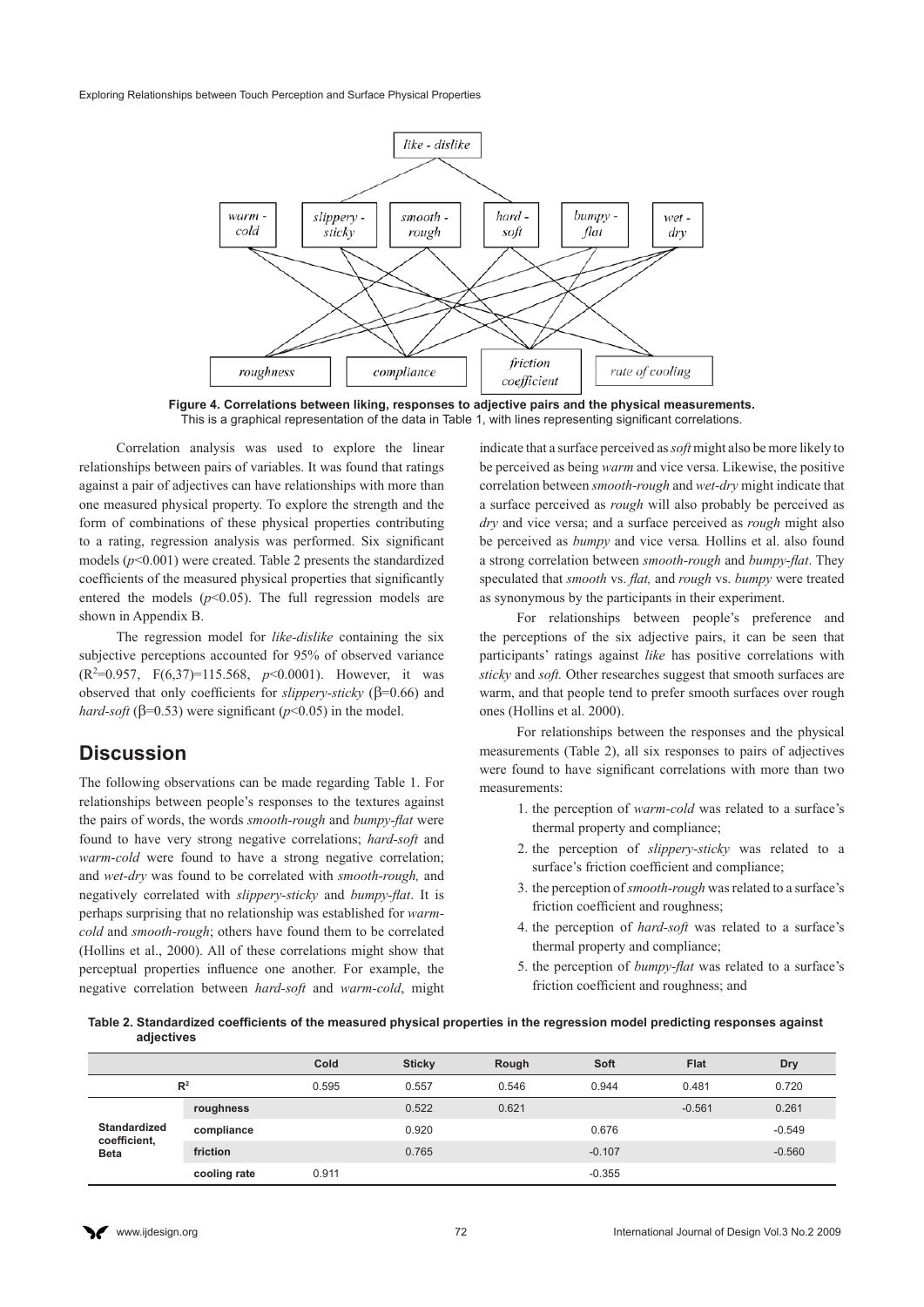6. the perception of *wet-dry* was related to friction coefficient, roughness, and compliance.

These correlations perhaps demonstrate that touch perceptions have relationships with more than one physical property. As noted in the introduction and elsewhere by others (Hollins et al. 2000), some correlations between perceptual dimensions might be found because the correlations exist between the physical properties. For example, the roughness of a surface might affect the area of the surface in contact with the finger and consequently affect the rate of heat transfer. However, the only significant correlations between the physical measures found in this study are those between compliance, friction and cooling rate. These relationships might account for the correlations between *slippery-sticky*, *warm-cold* and the physical measurements. They cannot fully account for the perceptions of *hard-soft*, because friction is not a significant correlate; nor *smooth-rough*, because there is no correlation between roughness and friction. The perceptions of *wet-dry* cannot be accounted for by correlations between physical measures, because they also depend on roughness. It is possible that there are other physical parameters that are important of which we are unaware and have not measured.

The following observations are made about the relationships between the reported perceptions and the physical measurements. The regression model for *warm-cold* explained 59.5% of the variance in the regression model. This perception is therefore strongly related to how quickly the finger cools when it touches a material. A surface with a high thermal conductivity (at a lower temperature than the finger) is likely to be perceived as being *cold*. Three of the measured properties explained 55.7% of the variance for the perception of *slippery-sticky*: compliance, friction coefficient and roughness. Among them, compliance is the most important property. A highly compliant surface with a high friction coefficient is likely to be perceived as being *sticky*. Measured roughness explained 54.6% of variance for the perception of *smooth-rough.* A rough surface is, unsurprisingly, likely to be perceived as being *rough*. Three of the measured properties explained 94.4% of variation for the perception of *hard-soft*: rate of cooling, compliance and friction coefficient. Among them, compliance is the main property that affects a person's perception of *hard-soft.* A highly compliant surface, with low friction coefficient and low rate of cooling is likely to be perceived as *soft*. The regression model for *bumpy-flat* explained 48.1% of the variance in the data and was found to depend on the measured value of roughness. A surface with high roughness value is likely to be perceived as being *bumpy*. Three of the measured properties explained 72% of variance for the perception of *wetdry*: compliance, friction coefficient and roughness. Among them, compliance and friction coefficient are the two principal properties that affect a person's perception of *wet-dry.* A surface with low compliance, low friction coefficient and high roughness is likely to be perceived as being *dry*.

There are at least two sources of numerical error in the measurement of people's perception of tactile textures in this study. First, the semantic differential scale gives, at best, ordinal data, and the calculation of mean values is strictly not permissible (Stevens, 1946). In other words, the measurement scales are not necessarily linear. Secondly, the regression analysis assumes a linear relationship between the rating of perception and the measured stimulus, while it is accepted that these are more likely to be related by a power law. Thus the regression models might not capture some important relationships. Compared to these sources of error, it is unlikely that any small biases introduced by the use of an unconventional 20 point scale much affected the outcomes.

Nevertheless, the work reveals some interesting possible relationships that are worthy of further exploration. Of particular interest might be the perception of wet-dry, because no afferents in the finger respond directly to wetness. Future work should select textures with particular hypotheses in mind, in order to design rigorous factorial experiments or apply Taguchi orthogonal arrays. Such work will require the use of more rigorous psychophysical experimental techniques and further consideration of the extensive literature on multimodal interactions.

This approach has taken previous psychophysical research on touch perceptions a step forward by considering the combinations of surfaces' physical properties in relation to a perception. The novelty of the work lies in the consideration of combinations of physical properties. Most previous work has approached subjective and objective relations on a one-to-one basis. In particular, this work included consideration of perceptions of warmth and wetness, which as yet have not been extensively considered in studies of perceptual dimensions. The regression models provide useful information for designing a material with specific perceptual properties. For example, Table 2 shows that the model of *hard-soft* is the best to predict the perception using the four measured properties  $(R^2=0.94)$ . The perception of softness will increase as a surface's compliance increases and the thermal property decreases. The friction coefficient, which did not show significant correlation with *hard-soft* in Table 1, only plays a small role in affecting the perception of a surface's hardness. The regression model of *slippery-sticky* shows that the perception was influenced by three measured properties: rate of cooling, compliance and friction coefficient. The regression model implies that the perception of softness of a surface can be increased, not only by using a compliant material, but by using a low friction surface with a low rate of cooling.

Comparing the correlation matrix (Table 1) and the regression models (Table 2), some strongly correlated items shown in Table 1 did not enter the regression models. For example, *warm-cold* was found to have a strong correlation with the rate of cooling and compliance, but only the thermal property entered the regression model. An explanation for this inconsistency is that if two independent variables are strongly correlated, it is likely that entering one variable into the model is sufficient to predict the results; by entering the other variable, the model will not be significantly improved. For *warm-cold*, a very strong correlation was found between it, compliance and rate of cooling, but only the rate of cooling was required for the predictive regression model.

The study reported in this paper is at an early stage of research to explore the relationships between perceptual properties and a surface's physical properties, while the context of the study was limited to confectionery packaging. For this reason,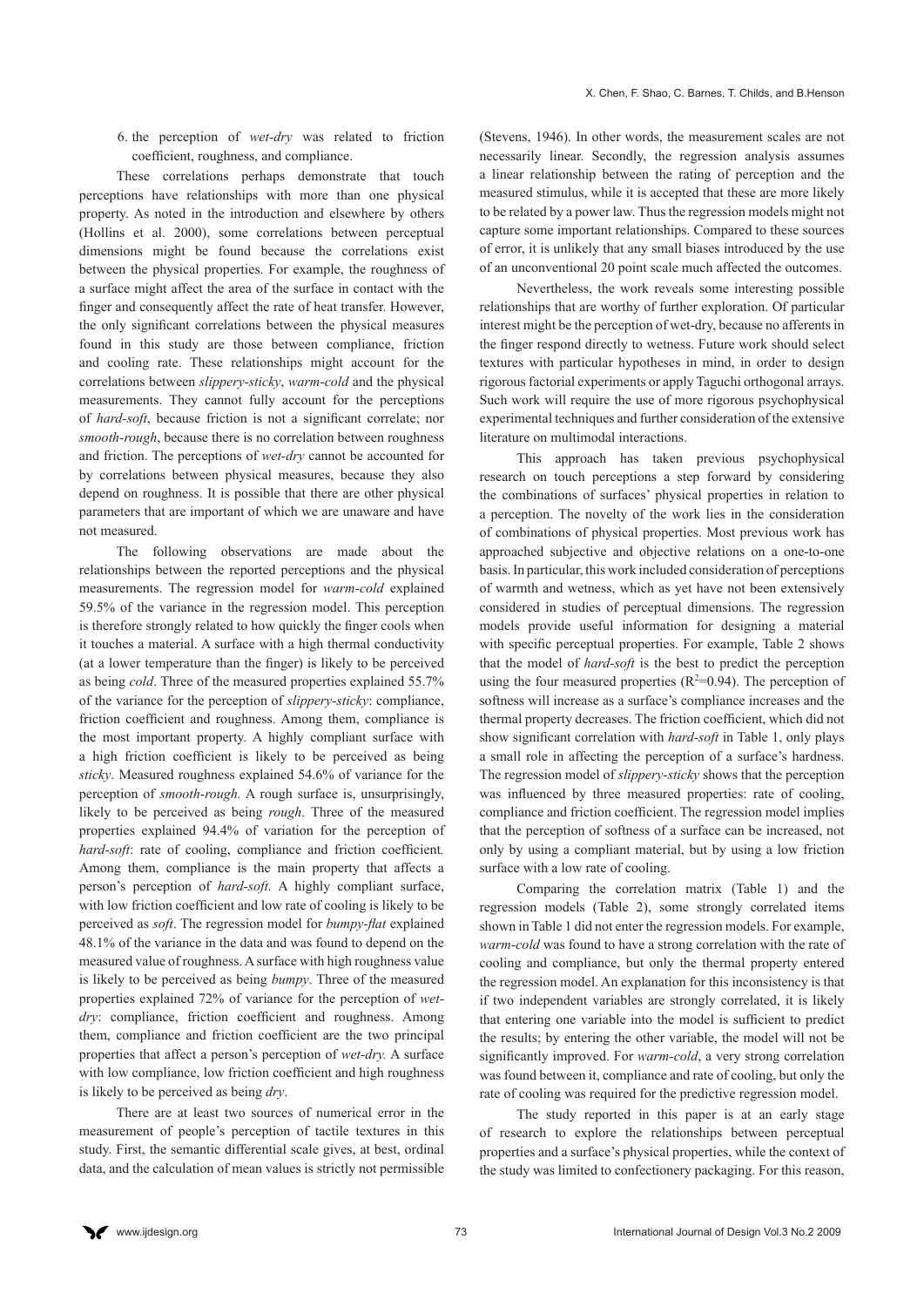the findings are difficult to generalize, and they do not necessarily apply to all tactile textures. A change of context might change the correlations between perceptions and measured physical properties. More experiments using a large variety of surface textures in different contexts need to be carried out to identify a stable pattern of relationships. In the introduction to this paper, it was hypothesized that people's affective responses to tactile textures might depend on their combinations of perceptions of the surface. Should experiments exploring combinations of perceptual dimensions identify stable patterns of relationships, more work will be required to determine the relationships between those perceptions and affective responses.

# **Conclusions**

A study was conducted on the touch perceptions of 37 tactile textures in the context of confectionery packaging. Eighteen participants touched the stimuli unseen and rated them against the words *warm-cold, slippery-sticky*, *smooth-rough, hard-soft, bumpy-flat*, and *wet-dry*. The surfaces' roughness, compliance, friction, and the rate of cooling of an artificial finger when touching the surface were measured.

The aim was to explore the touch perceptions of tactile textures and identify their relationships with the surfaces' physical properties. Results of a correlation analysis show that touch perception is often associated with more than one physical property. For example, ratings against the words *warm-cold* were found to depend on both the compliance and rate of cooling of the surface; and ratings against *wet-dry* depended on the friction coefficient, compliance and roughness of the surface. Regression models demonstrated the form and strength of the combined contributions of these surface properties to the perceptions. Results of a correlation analysis show that ratings against each pair of adjectives were related. For example, perceptions of warmth of a surface were related to perceptions of softness; and perceptions of dryness were related to perceptions of roughness, flatness and stickiness.

Whereas most previous work has approached subjective and objective touch relations on a one-to-one basis, this work has taken the study of touch perception a step forward by considering the combinations of surfaces' physical properties in relation to a perception. In particular, this work included consideration of perceptions of warmth and wetness, which as yet have not been extensively considered in studies of perceptual dimensions.

This study is an essential step towards the understanding of relationships between a surface's physical properties and consumer's affective responses. This work aligns with industrial needs to be able to manufacture surfaces that would have desired affective impact on consumers.

# **Acknowledgments**

This work was funded by the UK's EPSRC (EP/D060079/1) and the EC (NEST043157). The views expressed here are the authors' and not those of the EC. We thank Dr Diyar Akay for his assistance with the analysis of the data.

# **References**

- 1. Barnes, C. J., Childs, T. H. C., Henson, B., & Southee, C. H. (2004). Surface finish and touch – A case study in a new human factors tribology. *Wear, 257*(7-8), 740-750.
- 2. Childs, T. H. C., & Henson, B. (2007). Human tactile perception of screen-printed surfaces: Self-report and contact mechanics experiments. *Journal of Engineering Tribology, 221*(3), 421-441.
- 3. Desmet, P. (2007). Product emotion. In H. N. J. Schifferstein & P. Hekkert (Eds.), *Product Experience- A multidisciplinary approach* (pp. 379-397). Amsterdam: Elsevier Science.
- 4. Ekman, G., Hosman, J., & Lindstrom, B. (1965). Roughness, smoothness, and preference: A study of quantitative relations in individual subjects. *Journal of Experimental Psychology, 70*(1), 18-26.
- 5. Ernst, M. O., & Banks, M. S. (2002). Humans integrate visual and haptic information in a statistically optimal fashion. *Nature, 415*(6870), 429-433.
- 6. Gescheider, G. A., Bolanowski, S. J., Greenfield, T. C., & Brunette, K. E. (2005). Perception of the tactile texture of raised-dot patterns: A multidimensional analysis. *Somatosensory and Motor Research, 22*(3), 127-140.
- 7. Harper, R., & Stevens, S. S. (1964). Subjective hardness of compliant materials. *Quarterly Journal of Experimental Psychology, 16*(3), 204-215.
- 8. Henson, B., Barnes, C. J., Livesey, R., Childs, T. H. C., & Ewart, K. (2006). Affective consumer requirements: A case study of moisturizer packaging. *Concurrent Engineering Research and Applications, 14*(3), 187-196.
- 9. Hollins, M., & Bensmaia, S. J., (2007). The coding of roughness. *Canadian Journal of Experimental Psychology, 61*(3), 184-195.
- 10. Hollins, M., Bensmaia, S., Karlof, K., & Young, F. (2000). Individual differences in perceptual space for tactile textures: Evidence from multidimensional scaling. *Perception & Psychophysics, 62*(8), 1534-1544.
- 11. Hollins, M., Faldowski, R., Rao, S., & Young, F. (1993). Perceptual dimensions of tactile surface texture-A multidimensional-scaling analysis. *Perception & Psychophysics, 54*(6), 697-705.
- 12. Hollins, M., Lorenz, F., Seeger, A., & Taylor, R.. (2005). Factors contributing to the integration of textural qualities: Evidence from virtual surfaces. *Somatosensory and Motor Research, 22*(3), 193-206
- 13. Hu, J. Y., Hes, L., Li, Y., Yeung, K. W., & Yao, B. G. (2006). Fabric touch tester: Integrated evaluation of thermal mechanical sensory properties of polymeric materials. *Polymer Testing, 25*(8), 1081-1090.
- 14. Kandel, E. R., Schwartz, T. M., & Jessell, T. M. (2000). *Principles of neural science* (4<sup>th</sup> ed.). New York: McGraw-Hill.
- 15. Karana, E., Hekkert, P., & Kandachar, P. (2009). Meanings of materials through sensorial properties and manufacturing processes. *Materials & Design, 30*(7), 2778-2784.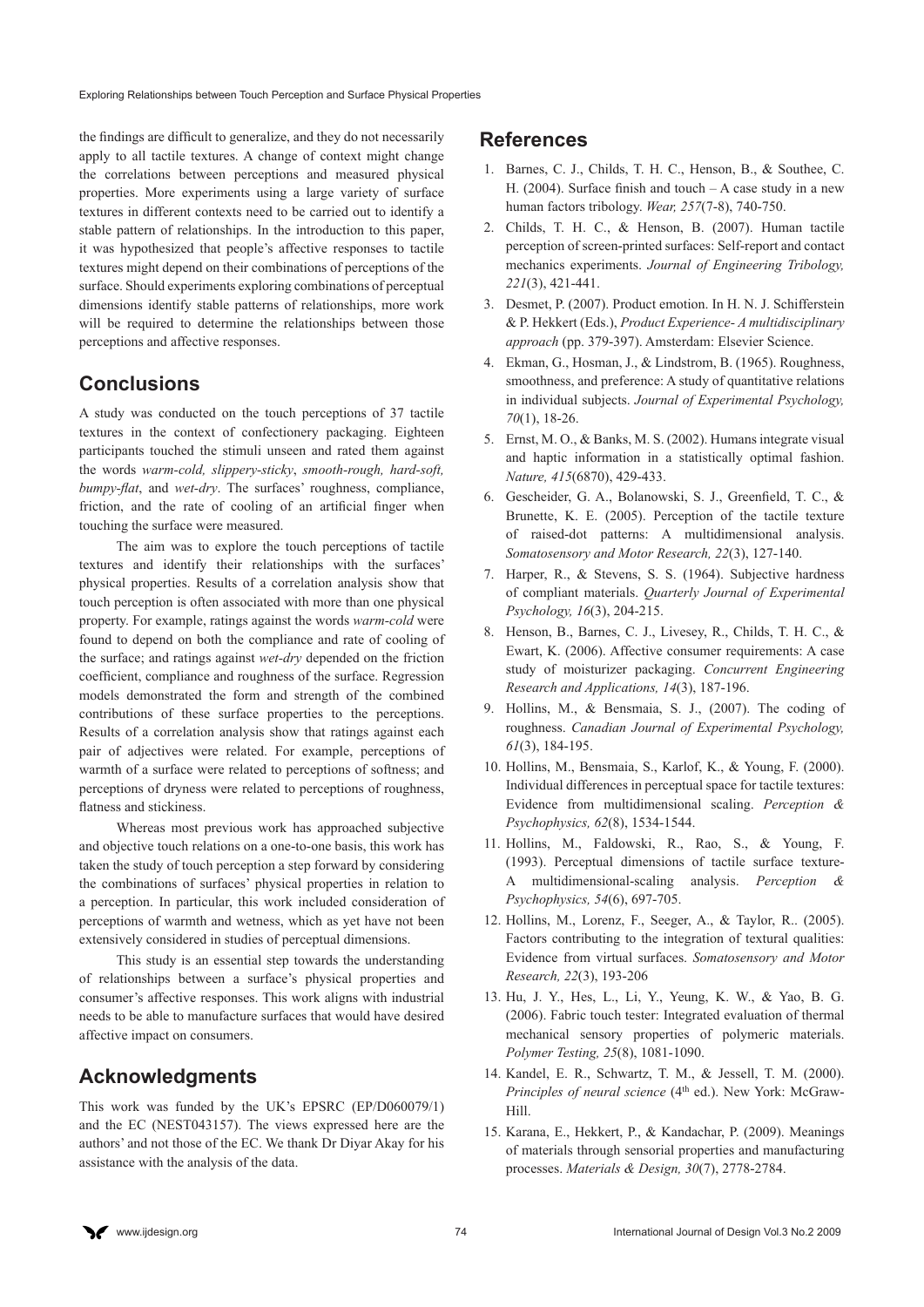- 16. Kawabata, S. (1982). The development of the objective measurement of fabric handle. In S. Kawabata, R. Postle, & M. Niwa (Eds.), Objective specification of fabric quality, mechanical properties and performance (pp. 31-60). Osaka, Japan: Textile Machinery Society of Japan.
- 17. Klatzky, R. L., & Lederman, S. J. (2002). Touch. In A. F. Healy & R. W. Proctor (Eds.), *Experimental psychology* (Chap. 6, pp. 147-176). New York: Wiley.
- 18. Kringelbach, M. L., (2005). The human orbitofrontal cortex: Linking reward to hedonic experience. *Nature Reviews Neuroscience, 6*(9), 691-702.
- 19. Lederman, S. J., & Klatzky, R. L. (Eds.). (2007). Special issue: New directions in touch. *Canadian Journal of Experimental Psychology, 61*(3), 169-275.
- 20. Miller, G. A. (1956). The magical number seven, plus or minus two: Some limits of our capacity for processing information. *Psychological Review, 63*(2), 81-97.
- 21. Nagamachi, M. (1995). Kansei engineering: A new ergonomic consumer-oriented technology for product development. *International Journal of Industrial Ergonomics, 15*(1), 3-11.
- 22. Osgood, C. E., Suci, G. J., & Tannenbaum, P. H. (1957). *The measurement of meaning*. Urbana, IL: The University of Illinois Press.
- 23. Schütte, S. (2005). *Engineering emotional values in product design- Kansei engineering in development*. Unpublished doctoral dissertation, Linkoping University, Linkoping, Sweden.
- 24. Smith, A. M., Chapman, C. E., Deslandes, M., Langlais, J-S., & Thibodeau, M-P. (2002). Role of friction and tangential force variation in the subjective scaling of tactile roughness. *Experimental Brain Research, 144*(2), 211-223.
- 25. Stevens, S. S. (1946). On the theory of scales of measurement. *Science, 103*(2684), 677-680.
- 26. Strazdiene, E., Gutauskas, M. (2005). New method for the objective evaluation of textile hand. *Fibres & Textiles in Eastern Europe, 13*(2), 35-38.
- 27. Tiest, W. M. B., & Kappers, A. M. L. (2006). Analysis of haptic perception of materials by multidimensional scaling and physical measurements of roughness and compressibility. *Acta Psychologica, 121*(1), 1-20.

# **Appendix**

**Appendix A. Participants' ratings of textures, and physical properties**

|                         | Cold        | <b>Sticky</b> | Rough   | Soft    | Flat    | Dry            | Like    | Cooling rate,<br>$dT/dt$ ( $°C/s$ ) | <b>Friction</b><br>coefficient | Roughness,<br>$R_a$ (µm) | Compliance<br>(mm/3N) |
|-------------------------|-------------|---------------|---------|---------|---------|----------------|---------|-------------------------------------|--------------------------------|--------------------------|-----------------------|
| 1                       | 1.06        | $-3.94$       | $-5.94$ | $-1.67$ | 7.44    | 5.44           | $-4.33$ | 1.88                                | 0.29                           | 0.74                     | 0.58                  |
| $\overline{\mathbf{2}}$ | 1.39        | 1.39          | 6.5     | $-2.56$ | $-6.83$ | 4.06           | $-0.67$ | 2.07                                | 0.26                           | 13.02                    | 0.60                  |
| 3                       | $-1.78$     | $-2.56$       | 4.44    | 0.78    | $-2.78$ | 7.44           | $-5.89$ | 1.60                                | 0.23                           | 3.10                     | 0.65                  |
| 4                       | $-0.11$     | $-4$          | $-2.11$ | $-0.11$ | 2.78    | 6.22           | $-3.83$ | 1.84                                | 0.19                           | 4.29                     | 0.63                  |
| 5                       | $-0.33$     | $-1.83$       | $-0.72$ | 0.28    | 2.56    | 6.28           | $-1.17$ | 1.83                                | 0.21                           | 3.00                     | 0.63                  |
| 6                       | $-0.56$     | $-0.83$       | 3.39    | 0.06    | $-1.72$ | 6.94           | 1.89    | 1.85                                | 0.22                           | 3.97                     | 0.75                  |
| $\overline{7}$          | $-1.44$     | $-2.28$       | 3.83    | $-0.28$ | $-2.22$ | 7.22           | $-3.83$ | 1.74                                | 0.21                           | 5.06                     | 0.67                  |
| 8                       | $-0.56$     | $-2$          | 3.11    | $-0.78$ | $-1.72$ | 6.5            | $-0.72$ | 1.85                                | 0.22                           | 4.22                     | 0.65                  |
| 9                       | $-1.67$     | $-2.67$       | 2.89    | 0.83    | $-0.72$ | 7.11           | $-4.39$ | 1.80                                | 0.21                           | 2.70                     | 0.67                  |
| 10                      | 0.39        | $-4.28$       | $-7.39$ | 0.28    | $\bf 8$ | 2.83           | $-4.89$ | 2.18                                | 0.17                           | 0.39                     | 0.68                  |
| 11                      | 0.78        | $-5.72$       | $-7.61$ | $-1.22$ | 8.11    | 4.11           | $-4.33$ | 2.26                                | 0.17                           | 0.44                     | 0.62                  |
| 12                      | 0.17        | 0.94          | 5.33    | 0.17    | $-3.44$ | 5.06           | $-0.72$ | 1.95                                | 0.38                           | 6.74                     | 0.79                  |
| 13                      | 0.06        | $-0.82$       | $-6.94$ | $-1.78$ | 8.5     | 0.61           | $-4.94$ | 2.12                                | 0.57                           | 0.07                     | 0.64                  |
| 14                      | 1.11        | $-1.28$       | $-7.17$ | $-2.67$ | 7.56    | 1.11           | $-3.28$ | 2.03                                | 0.55                           | 0.07                     | 0.61                  |
| 15                      | 0.28        | $-2.11$       | $-2.82$ | 0.39    | 5.11    | 4.39           | $-6.94$ | 2.04                                | 0.19                           | 2.04                     | 0.69                  |
| 16                      | $-0.61$     | $-1.83$       | $-2.5$  | 0.39    | 4.61    | 5.94           | $-4.28$ | 2.03                                | 0.24                           | 3.83                     | 0.65                  |
| 17                      | $-0.61$     | $-1.89$       | $-1.67$ | 0.44    | 3.83    | 6.11           | $-5.94$ | 1.96                                | 0.23                           | 4.26                     | 0.66                  |
| 18                      | $-2.28$     | $-0.89$       | $-0.94$ | $-0.33$ | 2.11    | 4.44           | $-1.78$ | 2.11                                | 0.22                           | 1.89                     | 0.62                  |
| 19                      | $-0.83$     | $-2.5$        | $-1.94$ | 0.94    | 4       | 6.56           | $-5.44$ | 2.04                                | 0.19                           | 3.42                     | 0.65                  |
| 20                      | $-1$        | $-1.44$       | $-5.11$ | 0.61    | 6.06    | 4.11           | $-3.78$ | 1.80                                | 0.39                           | 0.75                     | 0.63                  |
| 21                      | 1.89        | $-1.83$       | 1.94    | $-0.29$ | $-3.17$ | 3.78           | 0.89    | 2.11                                | 0.21                           | 0.77                     | 0.64                  |
| 22                      | $-0.39$     | 0.56          | 1.28    | 0.17    | $-3.11$ | 4.11           | $-1.78$ | 1.78                                | 0.25                           | 0.66                     | 0.65                  |
| 23                      | $\mathbf 0$ | 1.11          | $-6.89$ | 7.17    | 8.44    | $-0.5$         | 0.89    | 0.35                                | 0.61                           | 0.11                     | 1.12                  |
| 24                      | $-0.89$     | 0.06          | $-4.78$ | 6.39    | 7.89    | $\overline{2}$ | 1.94    | 0.37                                | 0.26                           | 0.48                     | 1.16                  |
| 25                      | $-1.67$     | 0.72          | $-5.67$ | 6.94    | 8.22    | $-0.11$        | 0.89    | 0.35                                | 0.37                           | 1.97                     | 1.15                  |
| 26                      | $-1.39$     | 2.06          | $-7.22$ | 6.17    | 8.17    | $-0.83$        | 0.39    | 0.42                                | 0.61                           | 0.22                     | 1.18                  |